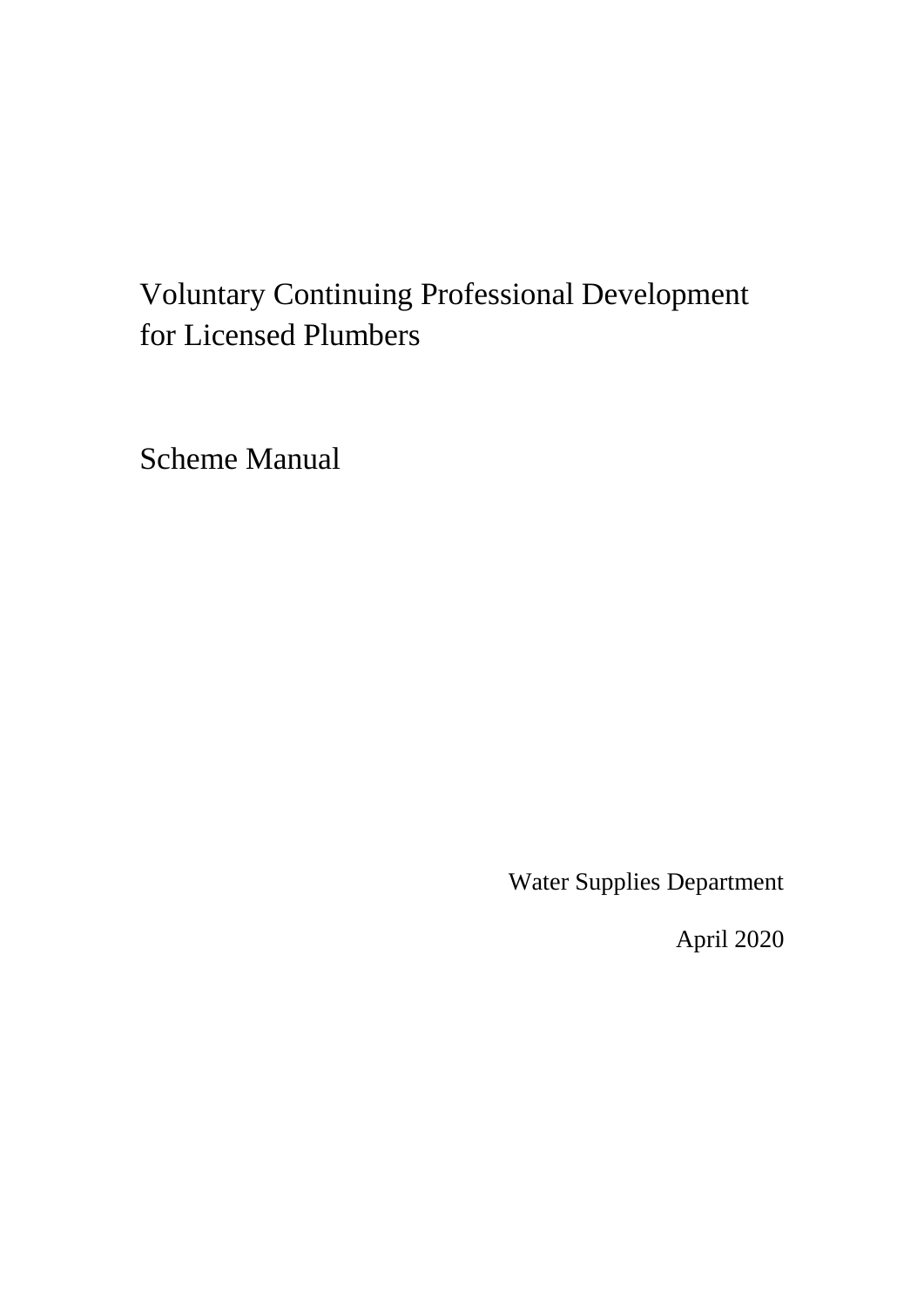#### **Contents**

| 5. SELF ADMINISTRATION OF PERSONAL CPD RECORDS 4 |  |
|--------------------------------------------------|--|
|                                                  |  |
|                                                  |  |

| Appendix 1 CPD Credit Point Allocation Criteria             |
|-------------------------------------------------------------|
| Appendix 2 Information To Be Submitted For Each Activity    |
| Appendix 3 Application form for One-off Accredited Activity |
| Appendix 4 Personal CPD Record Sheet                        |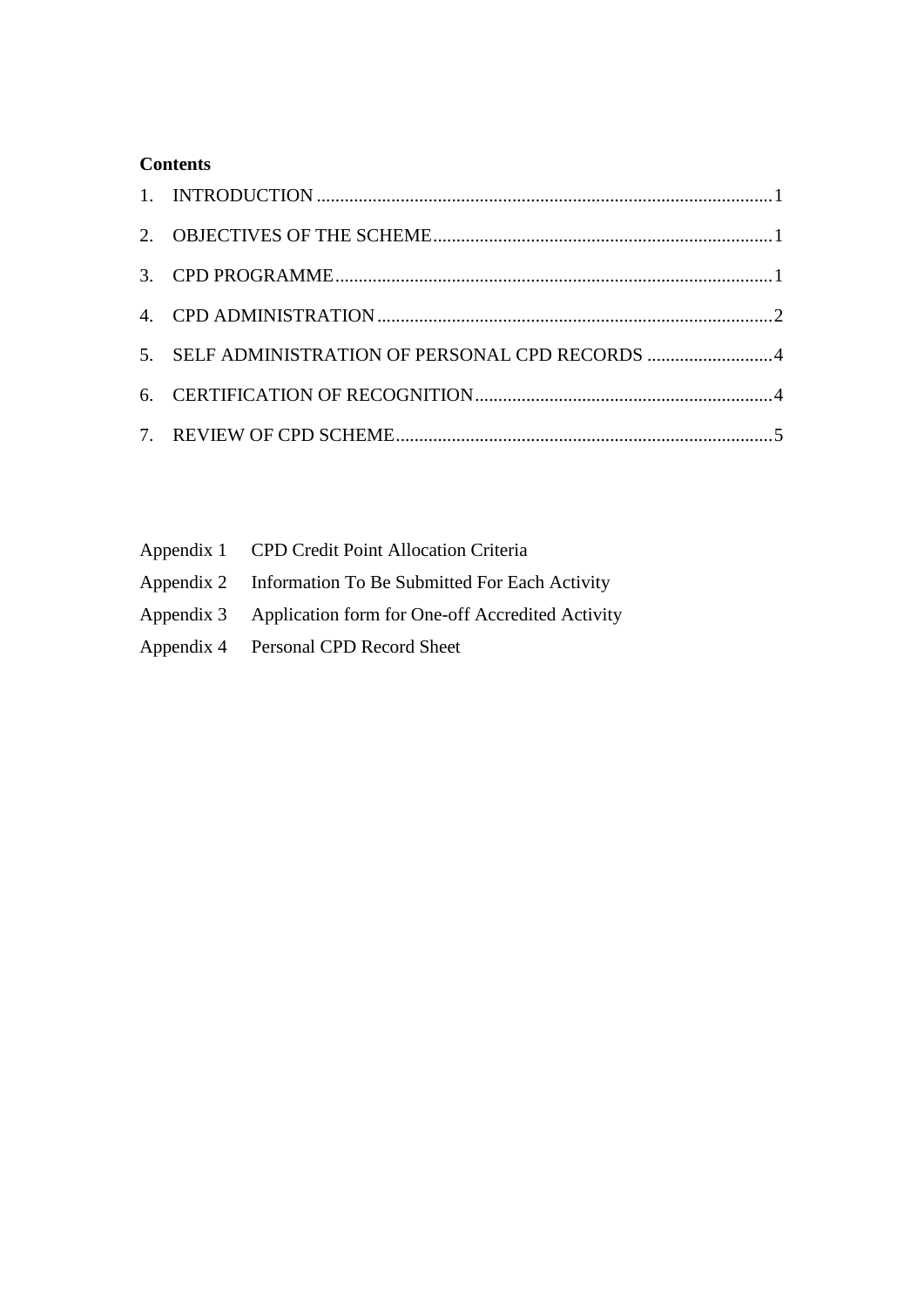## <span id="page-2-0"></span>**1. INTRODUCTION**

- 1.1 Over the years, there have been progressive advance in the materials and technology in plumbing industry and updating of relevant standard for pipes and fittings. The public expect that licensed plumbers (LPs), like other professions, should acquire new techniques, knowledge and skills. There is a need to establish a platform for the LPs to update their skill and knowledge in the plumbing industry.
- 1.2 The Advisory Board on Licensing of Plumbers (ABLP) develops a voluntary Continuing Professional Development (CPD) Scheme for Licensed Plumbers ("the Scheme"). The Scheme was launched in October 2016.
- 1.3 This manual provides an overview of the Scheme.

## <span id="page-2-1"></span>**2. OBJECTIVES OF THE SCHEME**

- 2.1 The objectives of the Scheme are to:-
	- (i) update LPs' knowledge and uplift professionalism of LPs;
	- (ii) upkeep quality professional practice;
	- (iii) enhance professional image of LPs; and
	- (iv) meet the expectations and needs of the public.

### <span id="page-2-2"></span>**3. CPD PROGRAMME**

- core activities. Other activities not directly related to enrichment of knowledge 3.1 The activities under CPD programme can be in the form of course, workshop, seminar, visit or via e-learning platform etc. These activities are categorised into core and non-core activities. Activities on understanding Waterworks Ordinance/Waterworks Regulations or other related legislation requirements, and/or enrichment of knowledge/skills for plumbers should be categorised as and skills for plumbers should be categorised as non-core CPD activities. Core CPD activities shall offer more CPD credits as compared with non-core ones.
- 3.2 Details of the CPD credit allocation criteria are shown in **Appendix 1**.
- 3.3 To ensure the quality of the CPD activities are up to appropriate standard, the activities should be conducted by Accredited CPD Programme Providers ("Accredited Providers"), or accredited by the CPD Course Panel as stipulated in Section 4.3 below.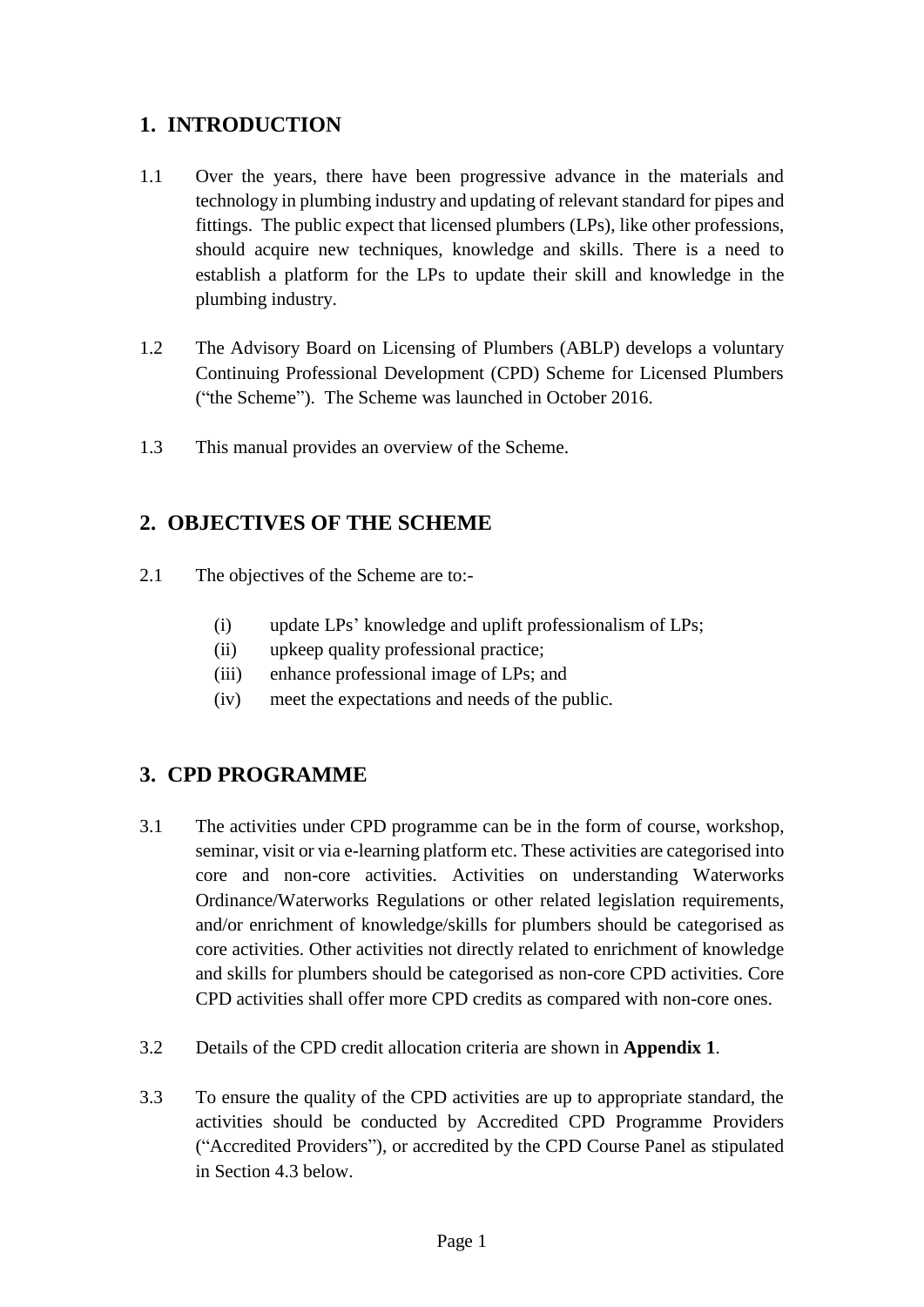## <span id="page-3-0"></span>**4. CPD ADMINISTRATION**

 4.1 The structure of CPD administration can be summarised as in the organization chart below.



#### **4.2 CPD Course Panel**

- 4.2.1 The terms of reference of CPD Course Panel ("the Panel") are to:-
	- $\triangleright$  advise the government and ABLP on matters relating to the continuing professional education for the licensed plumbers;
	- $\triangleright$  establish and review the policies, requirements and guidelines on CPD activities; and
	- $\triangleright$  administer the related accreditation matters such as assessing application, approving or withdrawing accreditation, auditing and monitoring.
- 4.2.2 As for the development and policy setting of the CPD scheme, the Panel is (ABLP), with members comprising representatives from Hong Kong Institute of Architects, Hong Kong Institution of Engineers, Hong Kong Institute of chaired by Chairperson of the Advisory Board on Licensing of Plumbers Surveyors and the Water Supplies Department (WSD). Terms of appointment of all members on the Panel will be two years to tally with that of the ABLP.
- 4.2.3 In order to assure the quality of the Accredited Providers/Activities, the Panel may appoint his representatives to audit the Accredited Providers/Activities without advance notification as detailed in Section 4.4.

#### **4.3 CPD Accreditation**

4.3.1 Any independent organization interested in being the Accredited Providers should follow the "Manual for Accredited Provider of Voluntary Continuing Professional Development for Licensed Plumbers" published by the Panel. The Panel would, based on the submitted documents, decide whether the applicant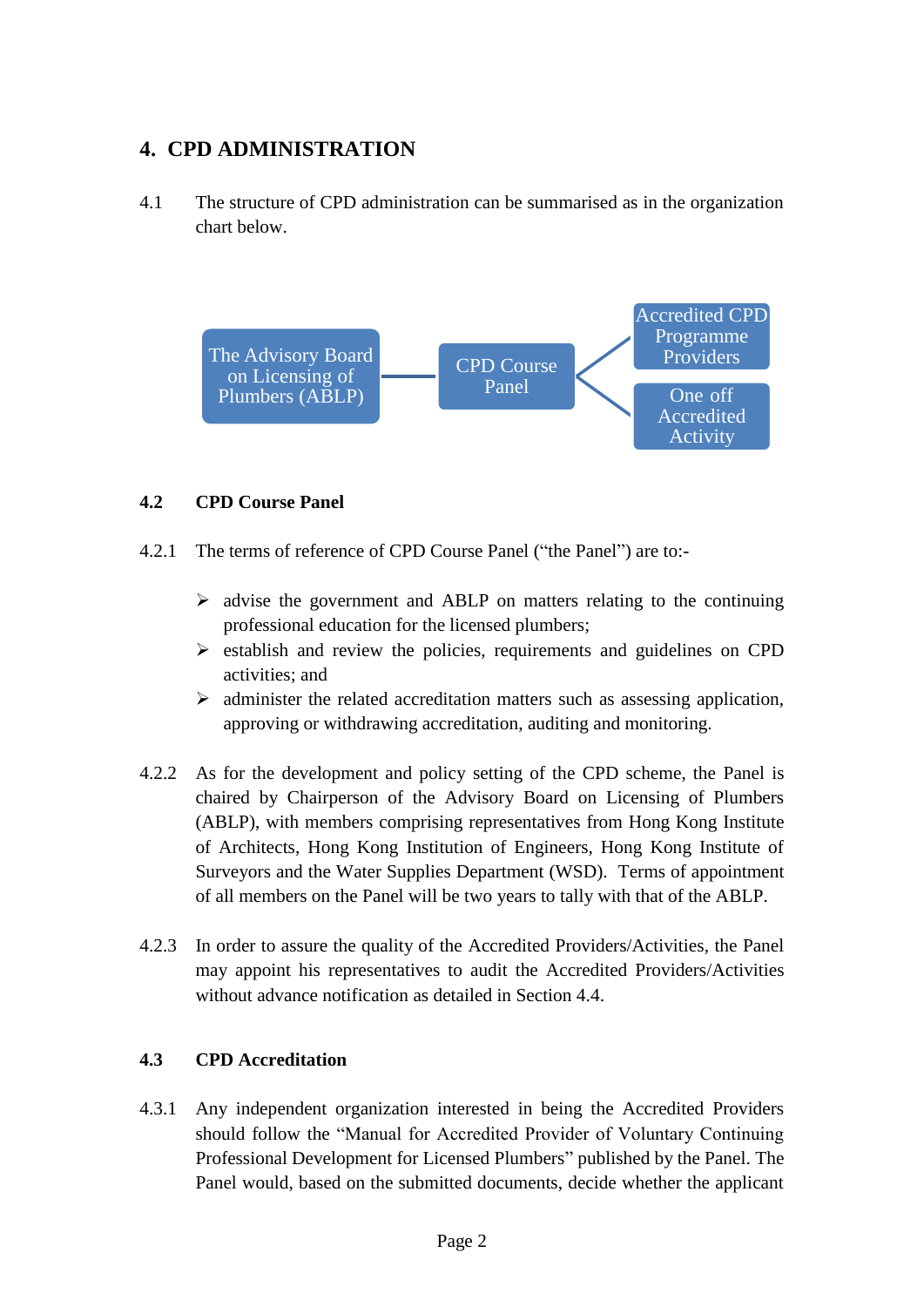organization is responsible for providing appropriate number of CPD hours or activities within each year for LPs to take part, and for assigning credits to their could become an Accredited Provider. Once the applicant is accredited, the activities.

- 4.3.2 There is no need to seek approval for organising each CPD activity from the including activity name, brief description of the activity, commencement date, activity duration, total credits and code should be submitted to the secretary of the Panel for prior vetting at least one week before the commencement of should be submitted to the secretary of the Panel within one month, or Panel in advance. However, the preliminary information of each CPD activity activity to prevent incorrect information printed on attendance certificates. Upon completion of each CPD activity, the required information (**Appendix 2**) supplemented as requested by the secretary of the Panel.
- as Accredited Activity through the Panel on case-by-case basis. In the fulfil the CPD objectives. The presenter(s)/speaker(s) should be a licensed plumber or a corporate member of professional institution and shall demonstrate he acquires experience in the topic he is going to deliver. The application can be made at any time throughout the year. Usually two-month time shall be applicant will be notified within one month after the decision is made by the resume of the presenter(s)/speaker(s) and propose the CPD credits to be granted completion of the CPD activity, the provider of Accredited Activity shall also 4.3.3 For any party who is not an Accredited Provider but interested in holding an one-off CPD activity, it can apply for accreditation of the one-off CPD activity application, the applicant should demonstrate the proposed one-off activity can allowed for the Panel to process the above accreditation and the successful Panel. The applicant shall therefore submit the application form (Appendix 3), together with the necessary information, including teaching materials, the for Panel's approval at least 2 months before organizing such activity. Upon submit the record to the secretary of the Panel within one month as specified in **Appendix 2**.

#### **4.4 Auditing of CPD Activity**

- 4.4.1 The Accredited Providers should evaluate the training performance after each activity, so as to review the breadth and depth of the coverage, and improve the subsequent training arrangements.
- 4.4.2 The Accredited Providers must submit necessary information to the secretary of based on the submitted materials. The Panel will randomly select 5% of the the Panel within one month after each activity. The Panel would evaluate the activity held and keep monitoring the performance of the Accredited Providers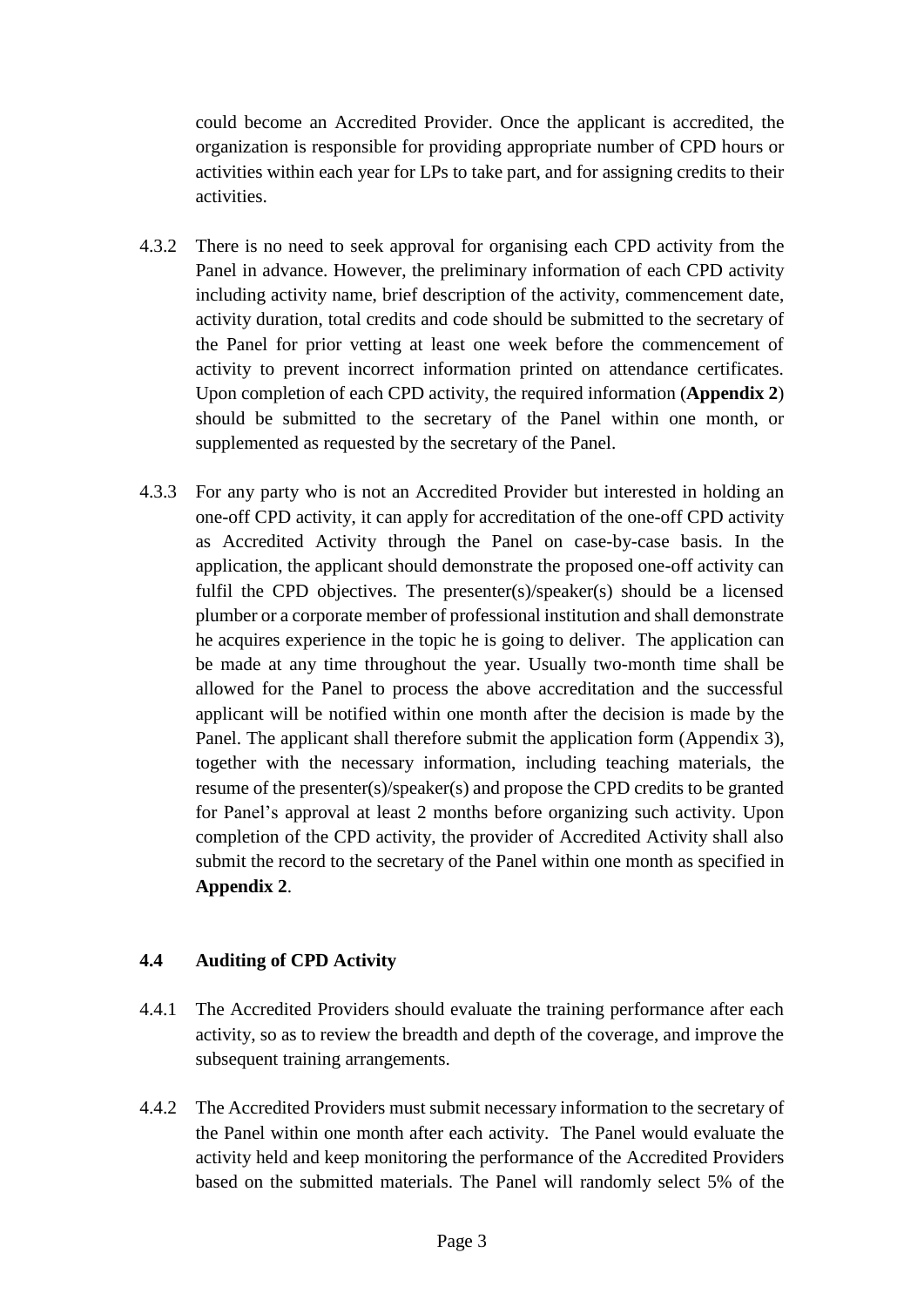Accredited Providers and course provider for one-off CPD activity each year and delegate representatives to audit on site at any time. The Accredited Provider shall provide the complete set of documents or records as required by the auditors. Sample of audit check list is enclosed in **Appendix V** of the **Manual for Accredited Provider**.

- 4.4.3 The Panel may require the Accredited Provider to rectify any deficiencies identified during the audits or the Panel might not recognize the CPD credit for the Panel for consideration. If there is repeated deficiency being identified on those CPD activities. The Panel may request them to submit remedial plan to any items on the Audit Checklist during the audit, the Panel will issue a warning letter to the Accredited Provider.
- 4.4.4 The Panel has the right to withdraw the accreditation status of the Accredited Provider if the Panel discovers any fraudulent information reported by the Accredited Provider or the Accredited Provider received three warning letters.
- 4.4.5 The Accredited Provider(s) who have been audited can be exempted from audits within the next two years.

## <span id="page-5-0"></span>**5. SELF ADMINISTRATION OF PERSONAL CPD RECORDS**

- 5.1 LPs shall self-administer their CPD records by filling in a personal CPD record form (**Appendix 4**) and keep the necessary related documents for verification when required by WSD.
- 5.2 In order to encourage the practice of well-balance CPD programmes per year, 10 CPD credits or above per year. Among these credits, at least one activity WSD will award LPs a Certification of Recognition (COR) who have achieved attended must be related to waterworks-related legislation/regulations, including revision / update of WSD requirements on plumbing works and submissions.

## <span id="page-5-1"></span> **6. CERTIFICATION OF RECOGNITION**

6.1 There are three grades of Recognition, which is shown as follows:-

| Grade         | Credits achieved within a calendar year |
|---------------|-----------------------------------------|
| Gold          | 30 or more                              |
| Silver        | $\geq$ 20 and < 30                      |
| <b>Bronze</b> | $\geq 10$ and $< 20$                    |